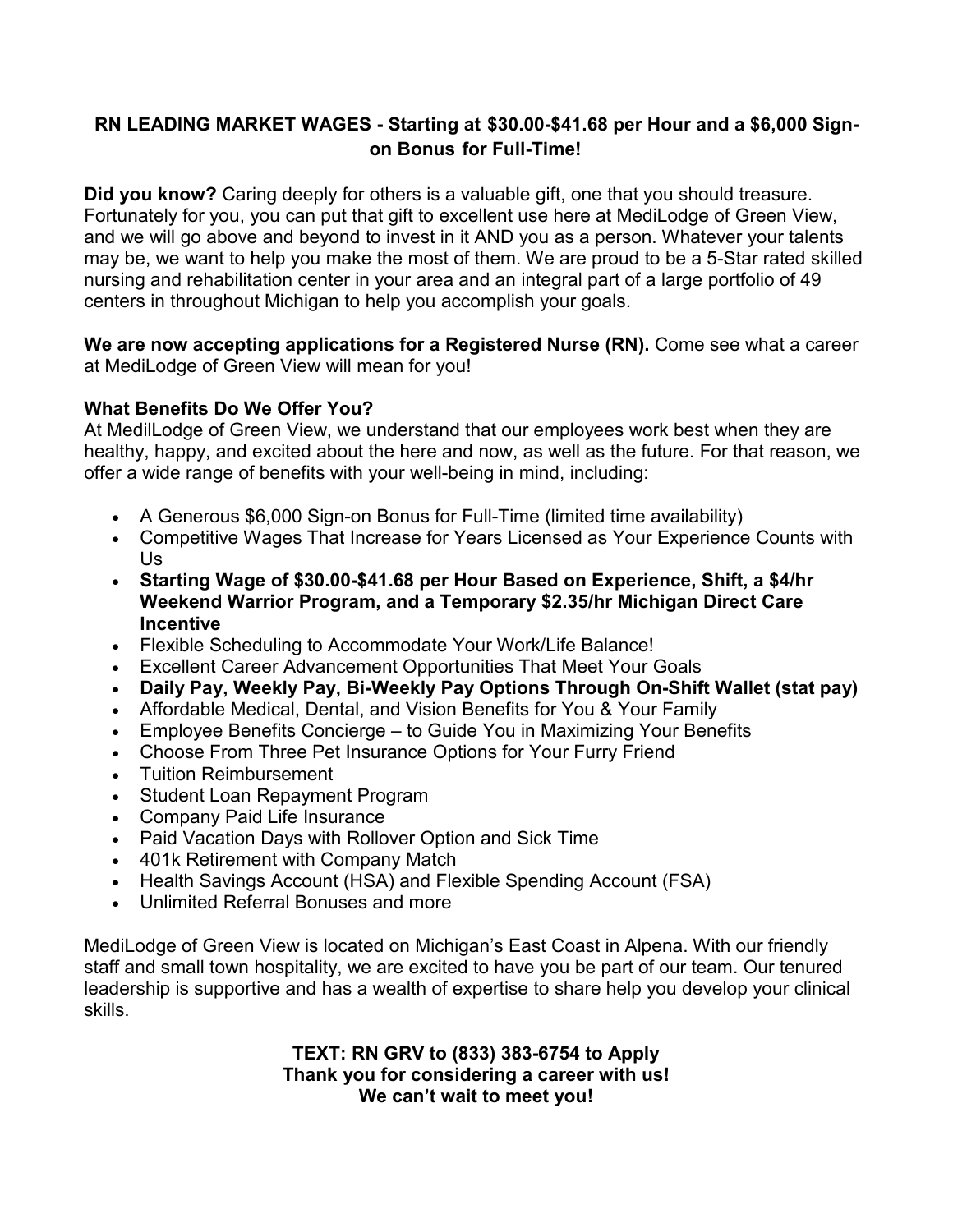# **LPN WAGE INCREASE - Starting at \$25.00-\$35.06 per Hour and a \$6,000 Sign-on Bonus for Full-Time!**

**Did you know?** Caring deeply for others is a valuable gift, one that you should treasure. Fortunately for you, you can put that gift to excellent use here at MediLodge of Green View, and we will go above and beyond to invest in it AND you as a person. Whatever your talents may be, we want to help you make the most of them. We are proud to be a 5-Star rated skilled nursing and rehabilitation center in your area and an integral part of a large portfolio of 49 centers in throughout Michigan to help you accomplish your goals.

**We are now accepting applications for a Licensed Practical Nurse (LPN).** Come see what a career at MediLodge of Green View will mean for you!

## **What Benefits Do We Offer You?**

At MedilLodge of Green View, we understand that our employees work best when they are healthy, happy, and excited about the here and now, as well as the future. For that reason, we offer a wide range of benefits with your well-being in mind, including:

- A Generous \$6,000 Sign-on Bonus for Full-Time (limited time availability)
- Competitive Wages That Increase for Years Licensed as Your Experience Counts with Us
- **Starting Wage of \$25.00-\$35.06 per Hour Based on Experience, Shift, a \$4/hr Weekend Warrior Program, and a Temporary \$2.35/hr Michigan Front-line Staff Incentive**
- Flexible Scheduling to Accommodate Your Work/Life Balance!
- Excellent Career Advancement Opportunities That Meet Your Goals
- **Daily Pay, Weekly Pay, Bi-Weekly Pay Options Through On-Shift Wallet (stat pay)**
- Affordable Medical, Dental, and Vision Benefits for You & Your Family
- Employee Benefits Concierge to Guide You in Maximizing Your Benefits
- Choose From Three Pet Insurance Options for Your Furry Friend
- Tuition Reimbursement
- Student Loan Repayment Program
- Company Paid Life Insurance
- Paid Vacation Days with Rollover Option and Sick Time
- 401k Retirement with Company Match
- Health Savings Account (HSA) and Flexible Spending Account (FSA)
- Unlimited Referral Bonuses and more!

MediLodge of Green View is located on Michigan's East Coast in Alpena. With our friendly staff and small town hospitality, we are excited to have you be part of our team. Our tenured leadership is supportive and has a wealth of expertise to share help you develop your clinical skills.

> **TEXT: LPN GRV to (833) 383-6754 to Apply Thank you for considering a career with us! We can't wait to meet you!**